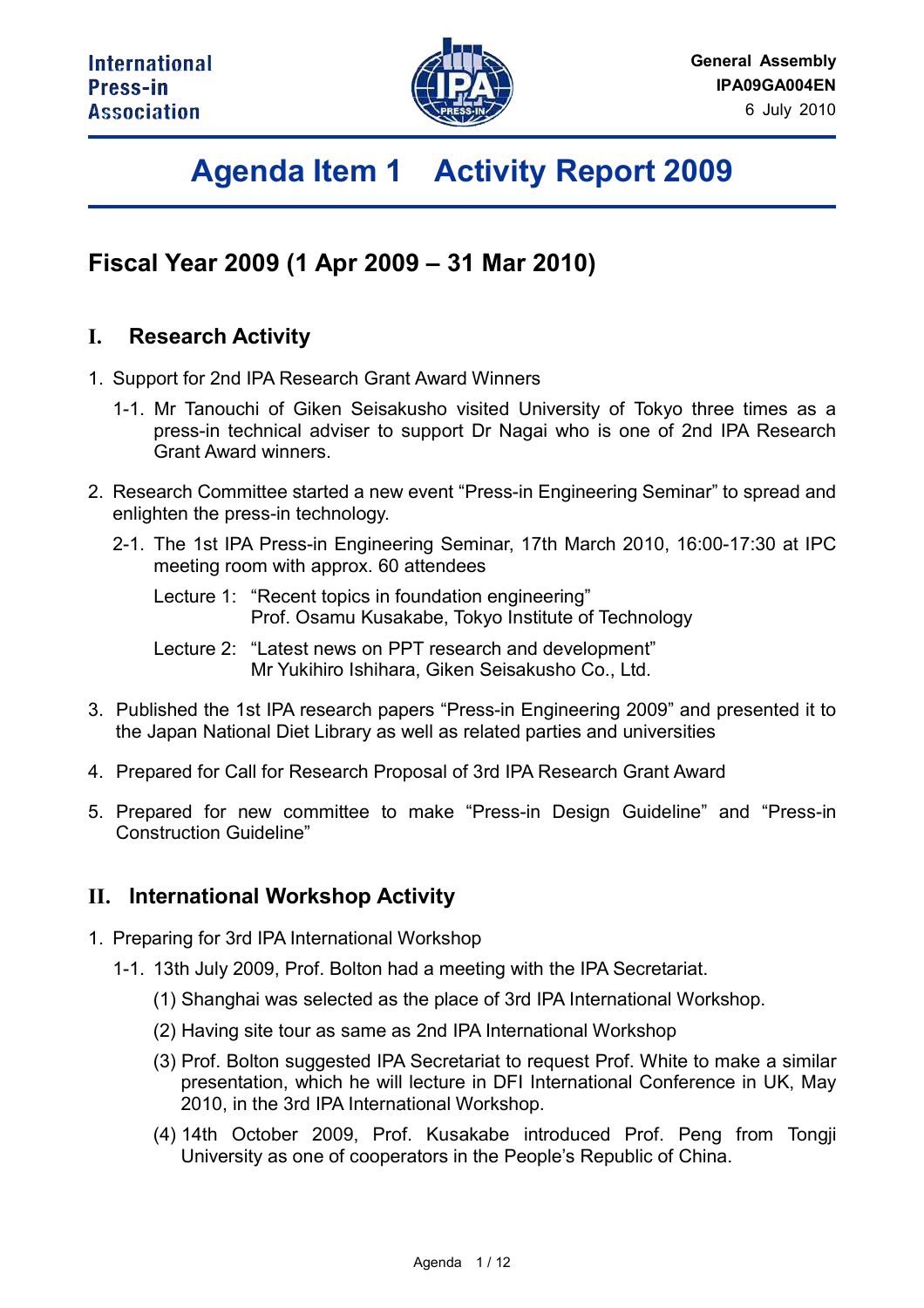- 1-2. 18th November 2009, Ms Tsuburaya attended "Shanghai Tokyo Global Conference 2009" to gather the information of Shanghai.
- 1-3. 14th–16th December 2009, Dr Okumura and Mr Tanaka visited 3 hotels in Shanghai and chose "Okura Garden Hotel Shanghai" as the workshop venue.
- 2. Strengthen network with other organization
	- 2-1. 4th–6th March 2010, IPA Secretariat attended Society for Social Management Systems (SSMS) 2009

### **III. Committee Activity**

- 1. The Ordinary General Assembly
	- 1-1. An Ordinary General Assembly 2009 by internet, 21th July to 18th August 2009

The agenda was as follows;

- (1) Activity Report 2008
- (2) Income and Expenditure Account 2008
- (3) Activity Plan 2009
- (4) Income and Expenditure Budget 2009
- (5) Election of Directors and Auditors

and all member agreed unanimously.

- 2. Research Committee
	- 2-1. 15th September 2009, the first Research Committee meeting was held at Engineering Advancement Association of Japan. Attendees were Dr Tagaya Research Committee Chairman, Prof. Kusakabe from Tokyo Institute of Technology, Dr Kikuchi from Independent Administrative Institution Port and Airport Research Institute, Dr Kohei Nagai from University of Tokyo and 8 other members.

The agenda was as follows;

- (1) Activity Plan 2009
- (2) Schedule of 3rd IPA Research Grant Award
- (3) Activity Plan of Research Committee
- (4) Map of research and development
- 2-2. 20th January 2010, second Research Committee was held at IPC meeting room. Attendees were Dr Tagaya Research Committee Chairman, Prof. Kusakabe from Tokyo Institute of Technology, Prof. Matsumoto from Kanazawa University, Dr Kikuchi from Independent Administrative Institution Port and Airport Research Institute, Dr Taro Uchimura from University of Tokyo, Dr Kohei Nagai from University of Tokyo and 7 other members.

The agenda was as follows;

- (1) The minutes of the 1st Research Committee
- (2) Open questions in Press-in Method (standard press-in)
- (3) Discussed the theme of 3rd IPA Research Grant Award
- (4) Reported the plan of 3rd IPA International Workshop.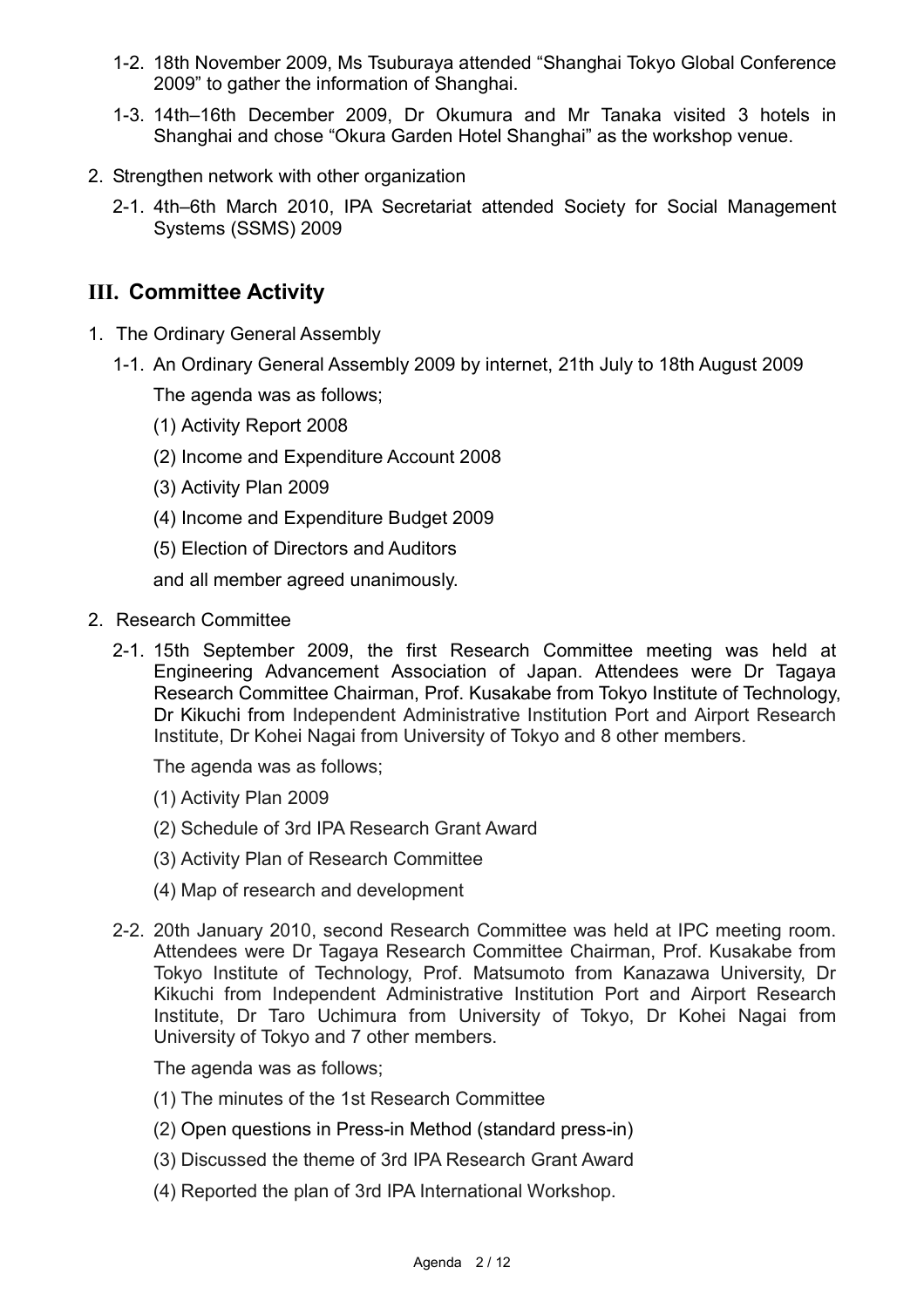2-3. 17th March 2010, third Research Committee was held at IPA meeting room. Attendees were Dr Tagaya Research Committee Chairman, Prof. Kusakabe from Tokyo Institute of Technology, Prof. Matsumoto from Kanazawa University, Dr Taro Uchimura from University of Tokyo, and 8 other members.

The agenda was as follows;

- (1) The minutes of 2nd Research Committee
- (2) Discussed the theme of 3rd IPA Research Grant Award
- (3) Open question in PPT data

#### **IV. Public relations**

- 1. Updating the IPA Website.
	- 1-1. Updated articles of the IPA Website.
- 2. Lecture
	- 2-1. 4th June 2009, Secretary General Dr Okumura lectured "The latest activities of IPA and Development of Japanese Infrastructure" at the JPA General Assembly.

#### **V. Service for member**

1. Recruiting New Members

 IPA Promotion Team from Giken Seisakusho Co., Ltd. supported to recruit new Individual Members and Corporate Members.

| 31st March 2010: | Total of Individual member: 450 |    |
|------------------|---------------------------------|----|
|                  | Total of Corporate member: 21   |    |
|                  | Total of Student member:        | 6. |

#### 2. Member's Card

IPA Secretariat made the member's card and distributed to the members.

3. Moved the office

June 2009, IPA Secretariat office moved to the JPA office in Shimbashi, Minato-ku. Drew up plans of new office where is IPC (International Press-in Center) in 2009, then 5th January 2010, IPA, JPA and Giken Seisakusho Co., Ltd. started IPC in Konan, Minato-ku, Tokyo.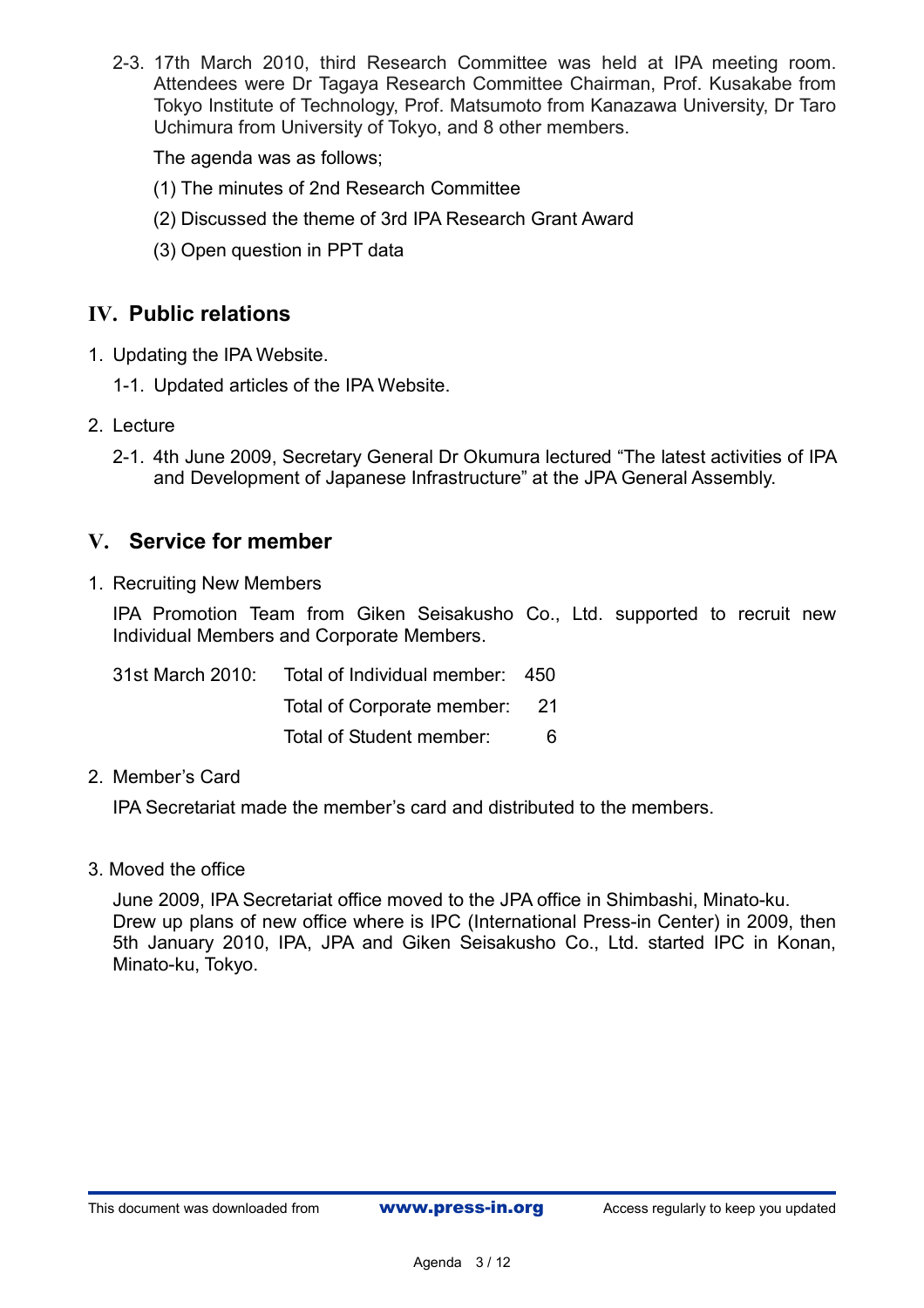

## **Agenda Item 2 Income and Expenditure Account 2009**

## **Fiscal Year 2009 (1 Apr 2009 – 31 Mar 2010)**

|                                                | (Unit: Japanese Yen)                                |               |           |                   |                             |
|------------------------------------------------|-----------------------------------------------------|---------------|-----------|-------------------|-----------------------------|
| <b>Accounting Title</b>                        |                                                     | <b>Budget</b> | Actual    | <b>Difference</b> | Note                        |
|                                                | <b>I</b> Operating Activity                         |               |           |                   |                             |
|                                                |                                                     |               |           |                   |                             |
|                                                | 1 Operating Income                                  |               |           |                   |                             |
|                                                | 1 Entry Fee                                         |               |           |                   |                             |
|                                                | Corporate Member's Entry Fee                        | 600,000       | 600,000   | 0                 | 6 Companies                 |
|                                                | 2 Membership Subscription                           |               |           |                   |                             |
|                                                | Individual Member's Annual Fee                      | 4,530,000     | 4,500,000 | (30,000)          | 450 Individuals             |
|                                                | Corporate Member's Annual Fee                       | 2,500,000     | 2,500,000 | 0                 | 25 Lots                     |
|                                                | 3 Donation                                          |               |           |                   |                             |
|                                                | Donation                                            | 0             | 750,000   | 750,000           | IPC Rent Expense from Giken |
|                                                | 4) Miscellaneous Income                             |               |           |                   |                             |
|                                                | Interest                                            | 10,000        | 9,574     | (426)             |                             |
|                                                | <b>Total Operating Income</b>                       | 7,640,000     | 8,359,574 | 719,574           |                             |
|                                                | 2 Operating Expenditure                             |               |           |                   |                             |
|                                                | 1 Project Expenditure                               |               |           |                   |                             |
|                                                | The 1st IPA Research Full Papers                    | 700,000       | 714,471   | 14,471            |                             |
|                                                | Support for 2nd IPA Research Grant Winners          | 200,000       | 63,460    | (136, 540)        |                             |
|                                                | Prepare for 3rd IPA International Workshop          | 800,000       | 508,383   | (291, 617)        |                             |
|                                                | Reward for Research Committee Members               | 200,000       | 290,000   | 90,000            |                             |
|                                                | 2 Management and General                            |               |           |                   |                             |
|                                                | Revision of IPA Website                             | 160,000       | 133,350   | (26, 650)         |                             |
|                                                | Producing Membership Cards                          | 70,000        | 49,770    | (20, 230)         |                             |
|                                                | <b>Printing Envelops and Covering Letters</b>       | 100,000       | 29,925    | (70, 075)         |                             |
|                                                | International and Domestic Postage Expense          | 350,000       | 184,925   | (165, 075)        |                             |
|                                                | <b>Communication Expense</b>                        | 100,000       | 76,096    | (23, 904)         |                             |
|                                                | Rent Expense                                        | 0             | 750,000   | 750,000           |                             |
|                                                | <b>Office Supplies Expense</b>                      | $\Omega$      | 46,277    | 46,277            |                             |
|                                                | <b>Commission Expense</b>                           | 40,000        | 35,492    | (4,508)           |                             |
|                                                | 3 Domestic Travel Expense                           |               |           |                   |                             |
|                                                | Secretariat                                         | 550,000       | 508,092   | (41,908)          |                             |
|                                                | Research Committee Members (Include Social Meeting) | 450,000       | 423,334   | (26, 666)         |                             |
|                                                | 4 Expense for Branch Activity                       | 800,000       | 0         | (800, 000)        |                             |
|                                                | <b>Total Operating Expenditure</b>                  | 4,520,000     | 3,813,575 | (706, 425)        |                             |
| Surplus / (Deficit) of Income over Expenditure |                                                     | 3,120,000     | 4,545,999 | 1,425,999         |                             |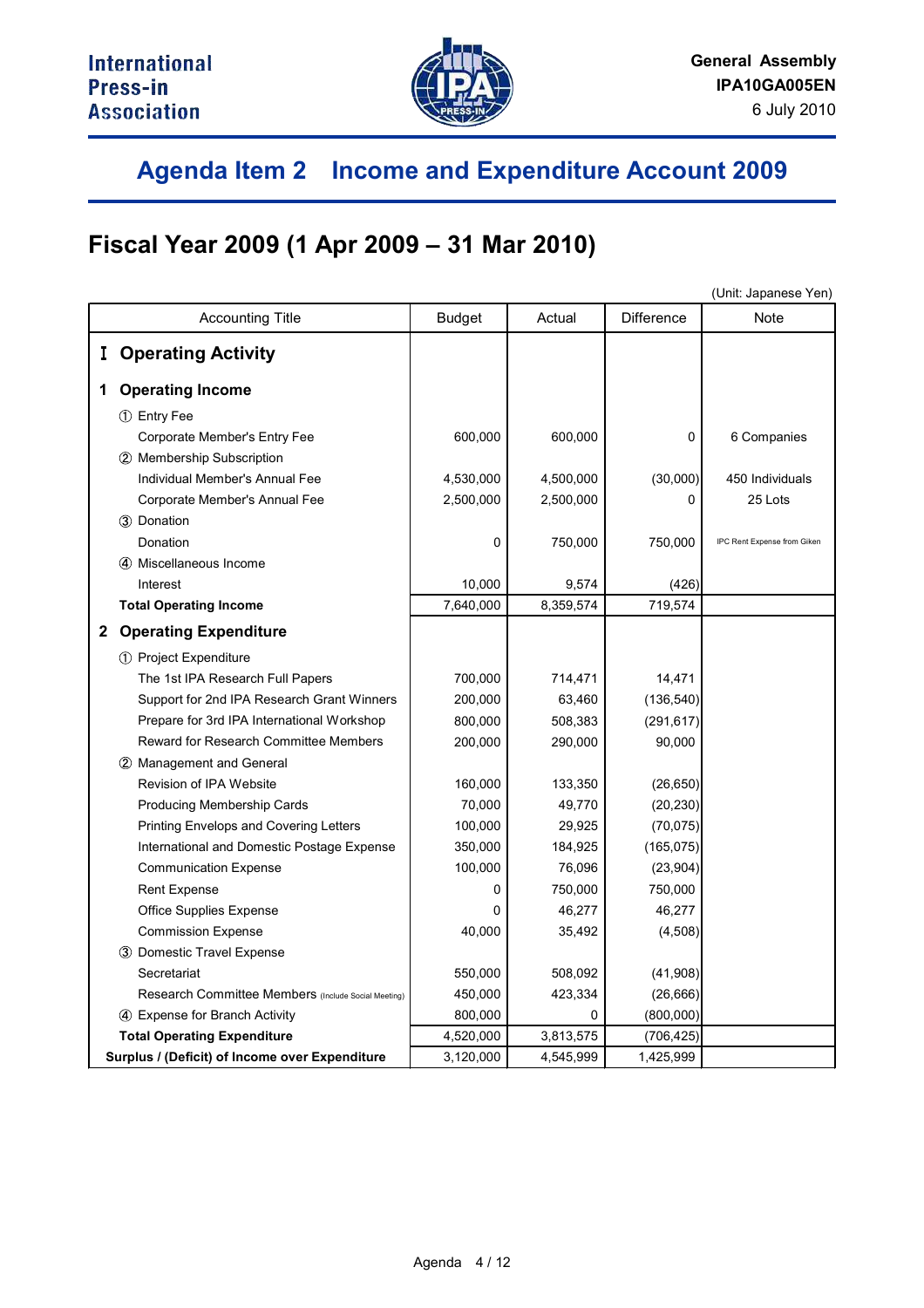| <b>Accounting Title</b>                       | <b>Budget</b> | Actual        | <b>Difference</b> | V(111. VQ)<br>Note |
|-----------------------------------------------|---------------|---------------|-------------------|--------------------|
| <b>Investment</b><br>П                        |               |               |                   |                    |
| <b>Investment</b>                             |               |               |                   |                    |
| <b>Fixed Assets</b><br>∩                      |               |               |                   |                    |
| <b>Fixed Deposit</b>                          | 2,000,000     | 4,000,000     | 2,000,000         |                    |
| <b>Fixed Assets Expense</b>                   | 0             | 119,800       | 119,800           |                    |
| <b>Total Investment</b>                       | 2,000,000     | 4,119,800     | 2,119,800         |                    |
| Surplus / (Deficit) of Investment Activity    | (2,000,000)   | (4, 119, 800) | (2, 119, 800)     |                    |
| <b>III</b> Contingency Expense                |               |               |                   |                    |
| <b>Contingency Fund</b>                       | 200,000       | 61,289        | (138, 711)        |                    |
| Surplus / (Deficit) of the Current Year       | 920,000       | 364,910       | (555,090)         |                    |
| <b>Balance brought from the Previous Year</b> | 2,004,317     | 2,004,317     | $\Omega$          |                    |
| Balance carried forward to the Next Year      | 2,924,317     | 2,369,227     | (555,090)         |                    |
|                                               |               |               |                   |                    |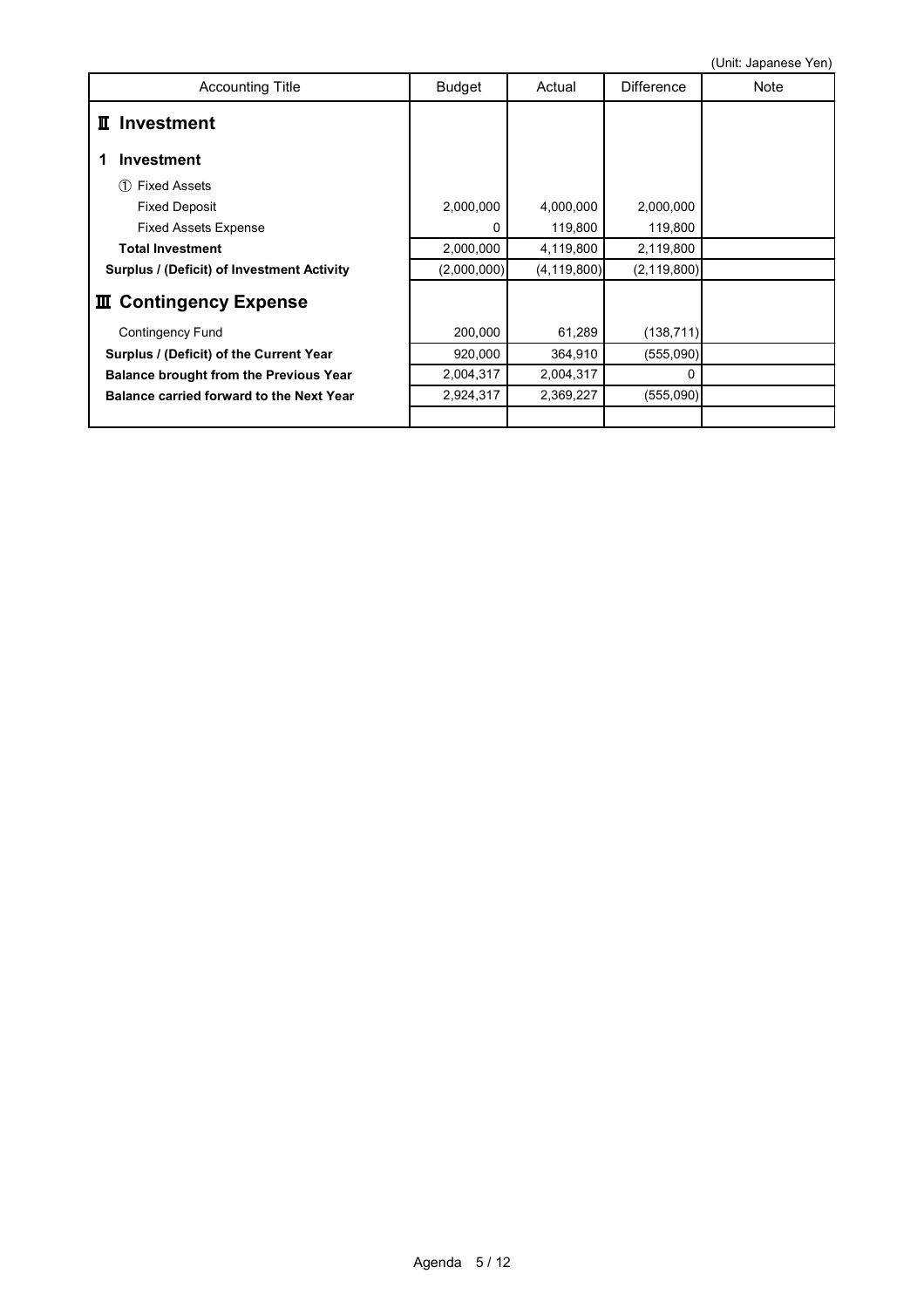監査の結果、重要な点において適正に表示しているものと認める。 2010年6月 /8日



In our opinion, the above statement of accounts are presented fairly in all material respects.

 $18$  JUNE, 2010.

Auditor Curry the Ca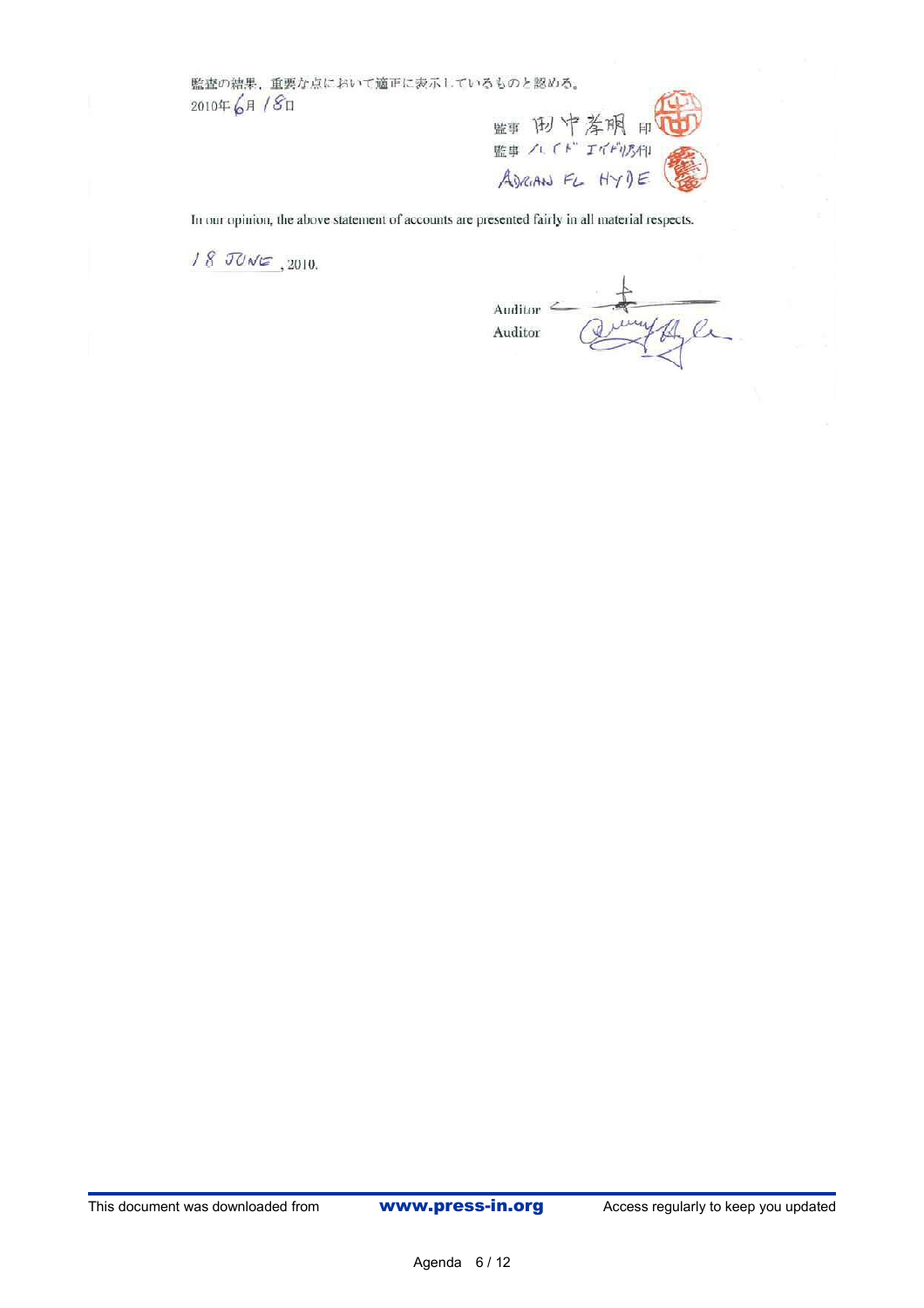

# **Agenda Item 3 Activity Plan 2010**

## **Fiscal Year 2010 (1 Apr 2010 – 31 Mar 2011)**

### **I. Research Activity**

- 1. 3rd IPA Research Grant Award proposal and presentation
	- 1-1. The schedule is as follows;

| Call for research proposal<br>15 April |
|----------------------------------------|
|----------------------------------------|

- 15 June Deadline of submission
- 30 July Finish of reviewing the proposals
- 2 August 1) Report the result of proposal reviews
	- 2) Announce winners to invite to the Award ceremony
- 14 -15 October Presentation of award at 3rd IPA International Workshop
- 2. Support 2nd IPA Research Grant Award Winners to write full papers of research results
- 3. Support 3rd IPA Research Grant Award Winners to execute research
- 4. Start the committee of "Press-in Construction Guideline"
- 5. Preparing for publishing "Press-in Engineering 2011"
- 6. Having the research result of presentations, report meetings of 3rd IPA International Workshop and Press-in Engineering Seminar, make efforts to spread and enlighten the press-in technology.
- 7. Supporting Individual and Corporate member's request to monitor and investigate the behavior of press-in piles or sheet piles at construction sites

### **II. International Workshop Activity**

- 1. Preparing for 3rd IPA International Workshop and strengthening network in the People's Republic of China to find construction site for demonstration of the SILENT PILER, etc.
- 2. 14 and 15 October 2010, 3rd IPA International Workshop will be held in Shanghai.
	- 2-1. The General Assembly and the Board of Directors meeting
	- 2-2. 3rd IPA Research Grant Award ceremony and presentation of research plans by 3rd IPA Research Grant Award Winners.
	- 2-3. Presentation of research results by 2nd IPA Research Grant Award winners.
	- 2-4. Presentations of the latest press-in technology and projects.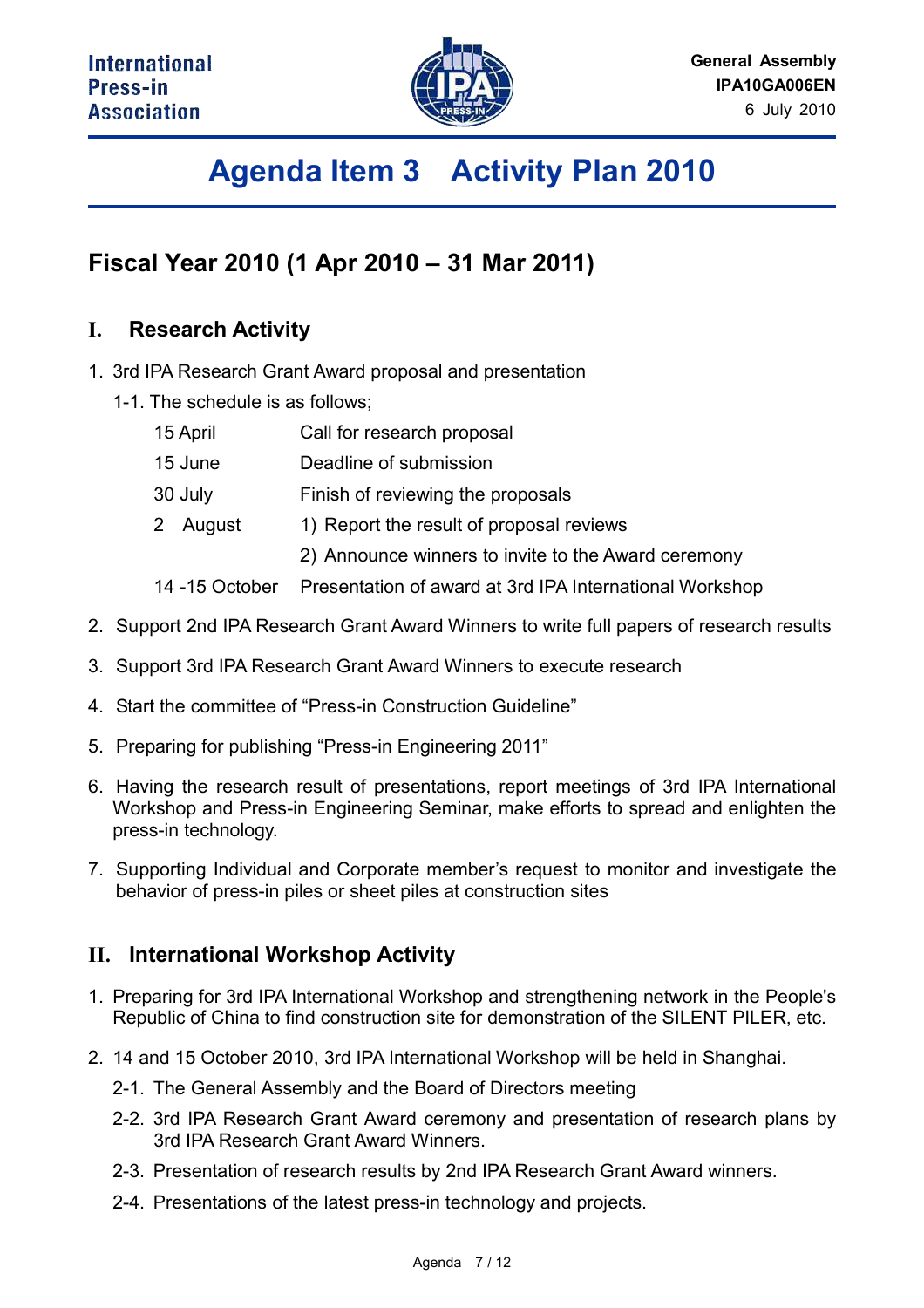- 3. Selecting the place for 4th IPA International Workshop
- 4. Strengthen network with other organization
	- 4-1. Strengthen making network with Tongji University and other Chinese universities.
	- 4-2. Exchange information with ASCE, DFI, China Civil Engineering Society, and Shanghai Society of Civil Engineering.

### **III. Committee Activity**

- 1. Enhancing activity of Administrative Committee to strengthen financial foundation
- 2. Establishing Monitoring Subcommittee and Machinery Subcommittee to make Research Committee's activities substantial and analyzing the monitoring data of construction site to put emphasis on research to visualize the phenomena of underground
- 3. Research Committee promotes collaboration research with industry, academy and government.
- 4. Review Committee is appointed by Research Committee will review research paper of 2nd IPA Research Grant Award winners.
- 5. Selection Committee is appointed by Award committee to select 3rd IPA Research Grant proposals.
- 6. Public Relations Committee will promote the IPA actively at the press conference and updating the current website, make the substantial presentation tools and more.

### **IV. Public Relations**

- 1. Updating the website and establishing the membership site
- 2. Releasing news, topics and results of researches to Newspapers and Magazines
- 3. Organizing lectures of the IPA activities at the JPA General Assembly, etc.

### **V. Service for member**

- 1. Recruiting new members, especially we will recruit new corporate members.
- 2. Actively service for members at International Press-in Center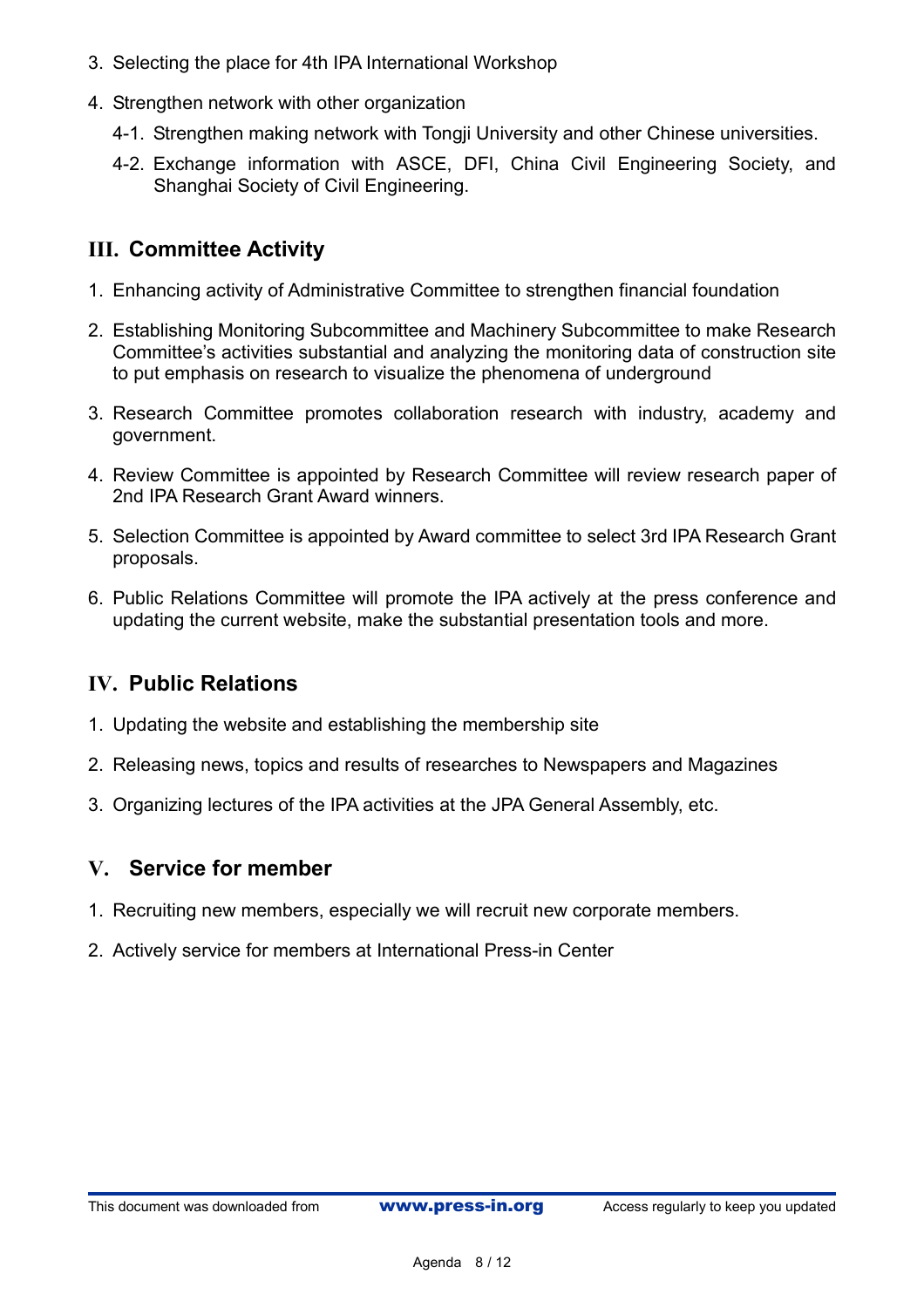

## **Agenda Item 4 Income and Expenditure Budget 2010**

## **Fiscal Year 2010 (1 Apr 2010 – 31 Mar 2011)**

|   |                                                     |             |             |                | (Unit: Japanese Yen)        |
|---|-----------------------------------------------------|-------------|-------------|----------------|-----------------------------|
|   | <b>Accounting Title</b>                             | Actual 2009 | Budget 2010 | Difference     | Note                        |
|   | <b>I</b> Operating Activity                         |             |             |                |                             |
|   | 1 Operating Income                                  |             |             |                |                             |
|   | 1 Entry Fee                                         |             |             |                |                             |
|   | Corporate Member's Entry Fee                        | 600,000     | 300,000     | (300,000)      | 3 Companies                 |
|   | 2 Membership Subscription                           |             |             |                |                             |
|   | Individual Member's Annual Fee                      | 4,500,000   | 4,400,000   | (100,000)      | 440 Individuals             |
|   | Corporate Member's Annual Fee                       | 2,500,000   | 2,800,000   | 300,000        | 28 Lots                     |
|   | (3) Donation                                        |             |             |                |                             |
|   | Donation                                            | 750,000     | 3,000,000   | 2,250,000      | IPC Rent Expense from Giken |
|   | (4) Miscellaneous Income                            |             |             |                |                             |
|   | Interest                                            | 9,574       | 10,000      | 426            |                             |
|   | <b>Total Operating Income</b>                       | 8,359,574   | 10,510,000  | 2,150,426      |                             |
| 2 | <b>Operating Expenditure</b>                        |             |             |                |                             |
|   | 1 Project Expenditure                               |             |             |                |                             |
|   | 3rd IPA Research Grants                             | 0           | 5,000,000   | 5,000,000      |                             |
|   | 3rd IPA International Workshop                      | 0           | 6,100,000   | 6,100,000      |                             |
|   | Prepare for 3rd IPA International Workshop          | 508,383     | 600,000     | 91,617         |                             |
|   | Publishing Press-in Engineering 2009                | 714,471     | 0           | (714, 471)     |                             |
|   | Reward for Reviewing Committee Members              | 0           | 200,000     | 200,000        |                             |
|   | Support for 2nd IPA Research Grant Winners          | 63,460      | 0           | (63, 460)      |                             |
|   | Reward for Selection Committee Members              | 0           | 200,000     | 200,000        |                             |
|   | Support for 3rd IPA Research Grant Winners          | 0           | 200,000     | 200,000        |                             |
|   | Reward for Research Committee Members               | 290,000     | 300,000     | 10,000         |                             |
|   | Support for Site Monitoring                         | 0           | 500,000     | 500,000        |                             |
|   | Investigation into press-in method in China         | 0           | 500,000     | 500,000        |                             |
|   | 2 Management and General                            |             |             |                |                             |
|   | Revision of IPA Website                             | 133,350     | 160,000     | 26,650         |                             |
|   | <b>Making Membership Cards</b>                      | 49,770      | 30,000      | (19, 770)      |                             |
|   | Printing Envelops and Covering Letters              | 29,925      | 100,000     | 70,075         |                             |
|   | International and Domestic Postage Expense          | 184,925     | 100,000     | (84, 925)      |                             |
|   | <b>Communication Expense</b>                        | 76,096      | 100,000     | 23,904         |                             |
|   | <b>Rent Expense</b>                                 | 750,000     | 3,000,000   | 2,250,000      |                             |
|   | <b>Office Supplies Expense</b>                      | 46,277      | 360,000     | 313,723        |                             |
|   | <b>Commission Expense</b>                           | 35,492      | 50,000      | 14,508         |                             |
|   | 3 Domestic Travel Expense                           |             |             |                |                             |
|   | Secretariat                                         | 508,092     | 500,000     | (8,092)        |                             |
|   | Research Committee Members (include Social Meeting) | 423,334     | 400,000     | (23, 334)      |                             |
|   | 4 Expense for Branch Activity                       | 0           | 0           |                |                             |
|   | <b>Total Operating Expenditure</b>                  | 3,813,575   | 18,400,000  | 14,586,425     |                             |
|   | Surplus / (Deficit) of Income over Expenditure      | 4,545,999   | (7,890,000) | (12, 435, 999) |                             |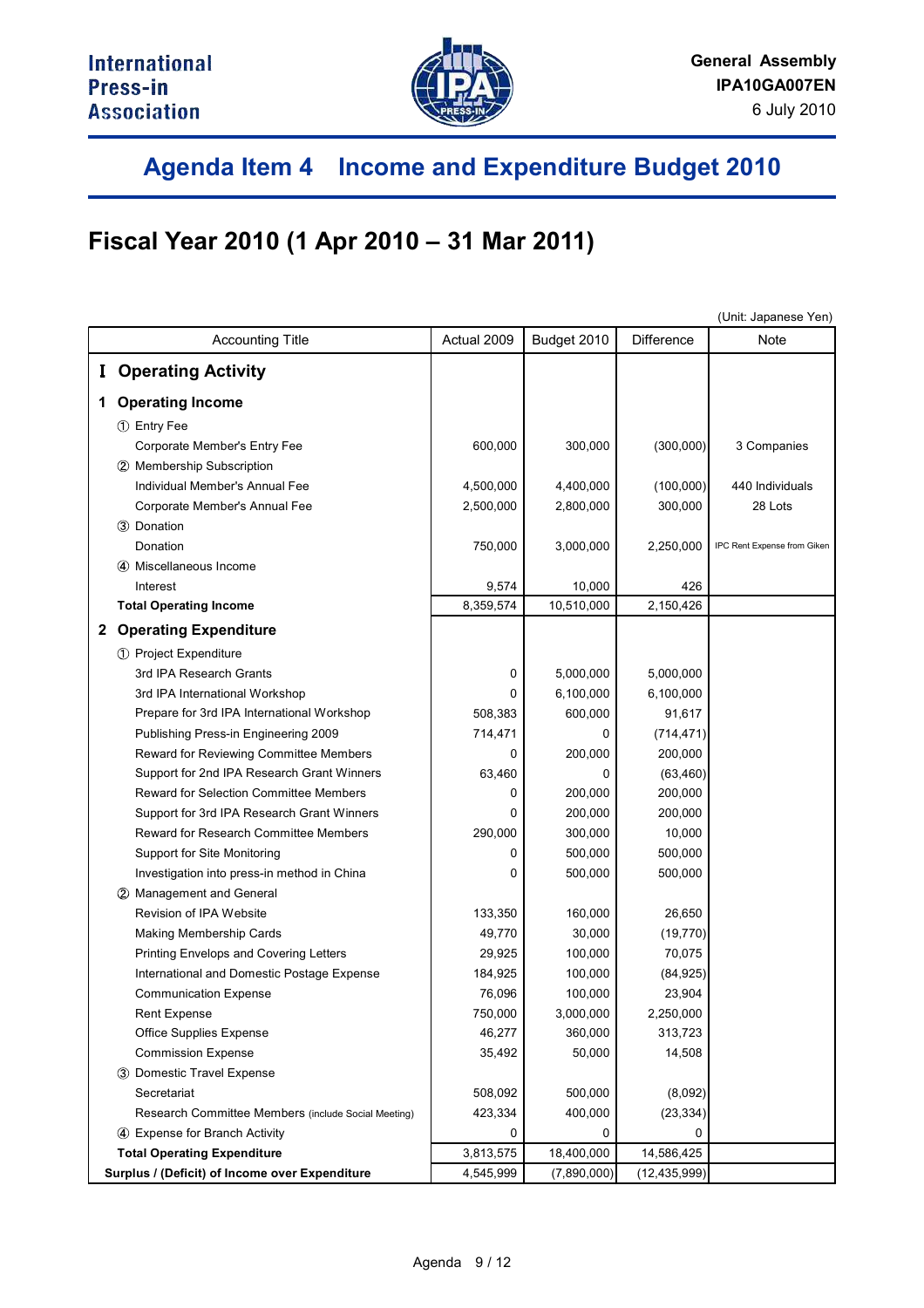| <b>Accounting Title</b>                       | Actual 2009   | Budget 2010   | <b>Difference</b> | Note |
|-----------------------------------------------|---------------|---------------|-------------------|------|
| II Investment                                 |               |               |                   |      |
| <b>Investment</b>                             |               |               |                   |      |
| <b>Fixed Deposit</b><br>(1)                   |               |               |                   |      |
| <b>Fixed Deposit</b>                          | 0             | 6,000,000     | 6,000,000         |      |
| <b>Total Investment</b>                       | 0             | 6,000,000     | 6,000,000         |      |
| <b>Investment</b><br>1                        |               |               |                   |      |
| <b>Fixed Assets</b><br>$\bigcirc$             |               |               |                   |      |
| <b>Fixed Deposit</b>                          | 4,000,000     | 0             | (4,000,000)       |      |
| <b>Fixed Assets Expense</b>                   | 119,800       | 0             | (119, 800)        |      |
| <b>Total Investment</b>                       | 4,119,800     | 0             | (4, 119, 800)     |      |
| Surplus / (Deficit) of Investment Activity    | (4, 119, 800) | 6,000,000     | 10,119,800        |      |
| <b>Ⅲ Contingency Expense</b>                  |               |               |                   |      |
| <b>Contingency Fund</b>                       | 61,289        | 200,000       | 138,711           |      |
| Research Contingency Fund                     | 0             | 100,000       | 100,000           |      |
|                                               |               |               |                   |      |
| Surplus / (Deficit) of the Current Year       | 364,910       | (2, 190, 000) | (2,554,910)       |      |
| <b>Balance brought from the Previous Year</b> | 2,004,317     | 2,369,227     | 364,910           |      |
| Balance carried forward to the Next Year      | 2,369,227     | 179,227       | (2, 190, 000)     |      |
|                                               |               |               |                   |      |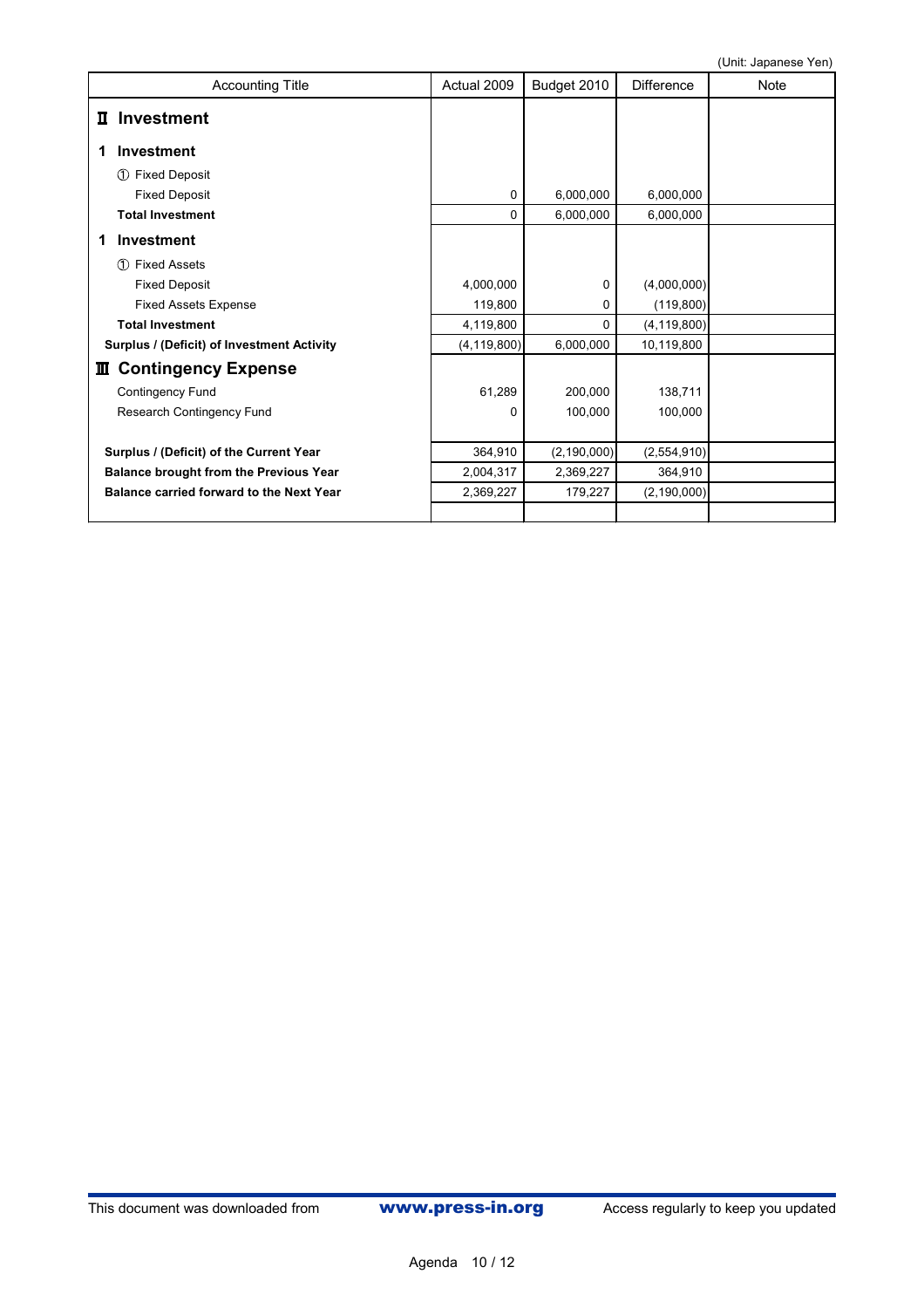

## **Agenda Item 5 Election of Directors and Auditors**

Pursuant to Article 15 of IPA Constitution, the following person is proposed as a new Director and Auditors of IPA for the term from 3 August to 31 March 2011.

#### **Candidates**

| Name:                    | Fang-Le Peng                                                                                                                                                                                          |
|--------------------------|-------------------------------------------------------------------------------------------------------------------------------------------------------------------------------------------------------|
| <b>Current Position:</b> | Full Professor, Director of Underground Space Center, Tongji University                                                                                                                               |
| Citizenship:             | Chinese                                                                                                                                                                                               |
| <b>Present Address:</b>  | Department of Geotechnical Engineering, School of Civil Engineering,<br>Tongji University, No 1239 Siping Rd., Shanghai 200092, P. R. China<br>E-mail: pengfangle@tongji.edu.cn; pengfangle@gmail.com |

#### **Education Background**

| Sept. 1983-July 1987: | BEng in Civil Engineering, Department of Civil Engineering, Tongji<br>University, Shanghai, China                              |
|-----------------------|--------------------------------------------------------------------------------------------------------------------------------|
|                       | Sept. 1987-March 1990: MSc in Civil Engineering, Department of Geotechnical Engineering,<br>Tongji University, Shanghai, China |
| Apr. 1997-Sept. 2000: | Ph.D. in Civil Engineering, Department of Civil Engineering, The<br>University of Tokyo, Tokyo, Japan                          |

#### **Professional Experience**

| Apr. 1990-March 1991:  | Teaching Assistant, Department of Geotechnical Engineering, Tongji<br>University, Shanghai, China              |
|------------------------|----------------------------------------------------------------------------------------------------------------|
| Apr. 1991- Nov. 1993:  | Assistant Professor, Department of Geotechnical Engineering, Tongji<br>University, Shanghai, China             |
|                        | Dec. 1993- March 1997: Research Engineer, Japan Shield Tunnel Engineering Consultant Co.<br>Ltd., Tokyo, Japan |
| Oct. 2000- Sept. 2001: | Post-Doctoral Research Fellow, Department of Civil Engineering, the<br>University of Tokyo, Japan              |
| Oct. 2001-Sept. 2004:  | Chief Research Engineer, Technical Development Division, Shiraishi<br>Corp., Tokyo, Japan                      |
| Oct. 2004-Date:        | Professor in Civil Engineering, Department of Geotechnical Engineering,<br>Tongji University, Shanghai, China  |

#### **Research Interests**

Constitutive modeling and numerical analysis in geotechnical engineering, geosynthetic-reinforced soil structures, advanced underground construction method and urban geo-space planning, and has published 2 books and more than 120 papers.